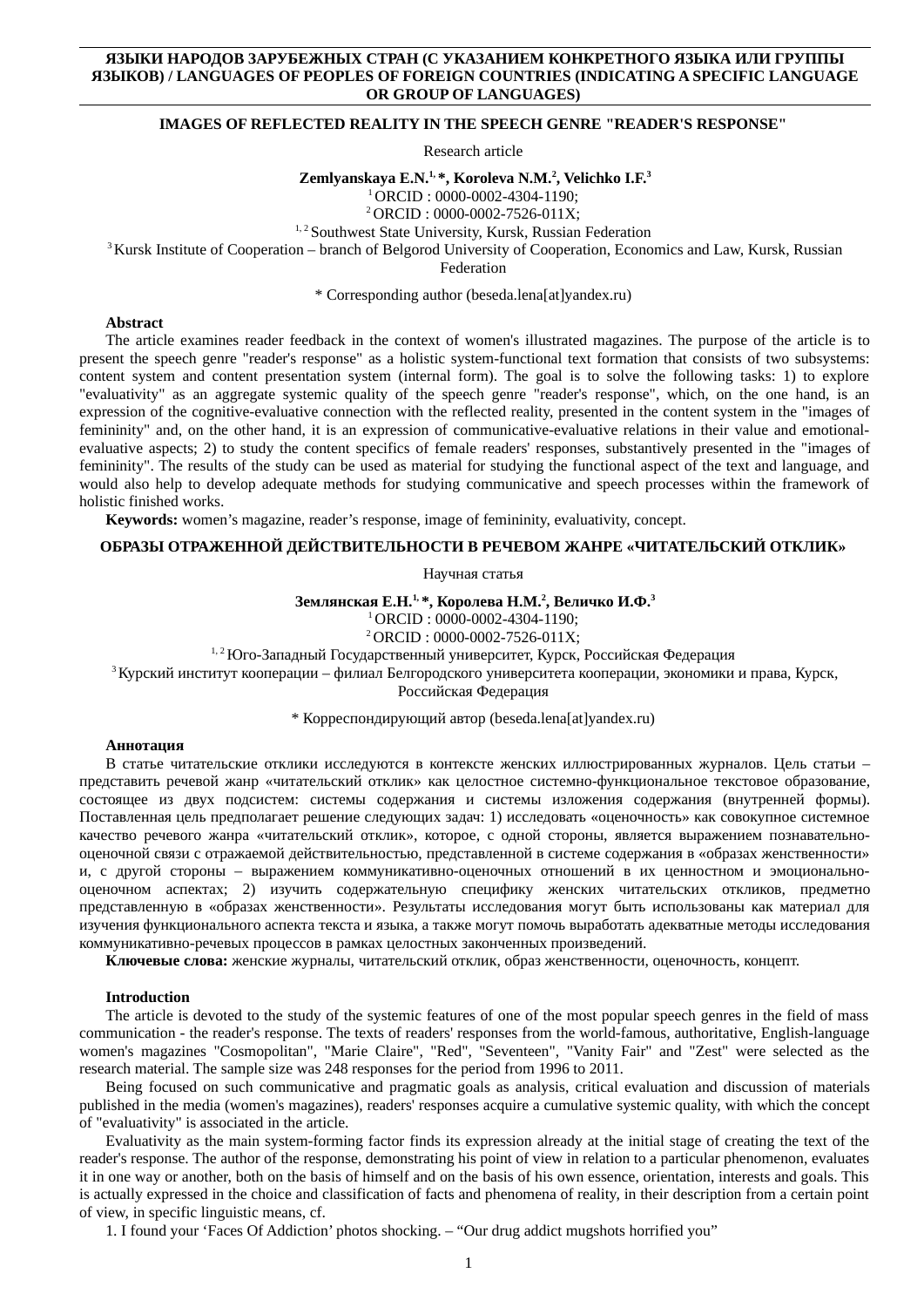2. I couldn't help but compare the quite dignity and strength of the 9/11 widows with the shallow hedonism of the Cake members described in "Girls, Uninterrupted". – "Feminists on Parade" [13].

In reader responses, evaluativity consists of two relations that mediate goal-setting and transformative activities [1]:

– cognitive-evaluative, which is based on the reflection of the object and the attitude of the subject towards it (subject relations)

– communicative and evaluative (context of activity, information relations).

Cognitive-evaluative attitude is expressed in the worldview, in the principles and rules of social behavior. This type of relationship is correlated denotatively with objective reality. It represents the "primary", reproductive level of sensory reflection, which is associated with the direct reproduction of the object, its reflection through the repetition of past experience.

The communicative-evaluative attitude, or "secondary", productive level of sensory reflection has its object in a primary image in the unity of its cognitive and communicative sides. As a result, the primary image is rethought into a secondary image, It is enriched with evaluative content which is communicative and emotional by nature. [2].

The subject of objective-subjective relations in readers' responses defines in a broad sense the "gender problem", reflecting the moral aspirations and interests of the female readership [3], [4].

The materials of illustrated women's magazines affect "all" areas of women's life: professional career, sexual relationships, fashion, travelling, etc. They form ideas about femininity that are relevant to modern gender culture. They form ideas about the forms and ways of representing the authentic femininity of the "identification system", through which self-presentation as a "real" woman is possible.

Readers' responses are a mirror of society, which presents a rating of social values of the female part of society. The problems that are the most relevant at the moment for women, come to the fore in responses. The list of topics discussed in the responses of the journals we have selected includes: love relationships between women and men; women's health; motherhood; woman's appearance; female alcoholism; extremism and terrorism; sick children; fashion; celebrity life; sexual violence against a woman; owning a business; women's rights in Third World countries.

Answering the question "What do women write about?" and extracting from the texts of readers' responses the positions of their authors, it is possible to reconstruct a certain ideal, differentiated "image" of a modern woman.

The study of the "image of femininity" was based on the theory of "linguistic conceptualism" [5], [6], [7], [8]. With the help of the NewSlow computer word processing program, as well as on the basis of observation methods, quantitative and statistical calculations, a number of basic concepts was identified in reader responses. They form "images of femininity" such as marriage/romance, motherhood/family, health/illness, society/law, celebrity/gloss, etc. We also identified "key" or "support" words that represent concepts at the verbal level. After all, the thoughts and feelings of women, their perception and evaluation of replicated gender images are embodied in the words exactly

In the course of the analysis, nine "images of femininity" were identified and classified:

1. A woman who admires a glamorous lifestyle" (43 responses) is presented in the concepts of CELEBRITY (keywords – celebrity, star, model beautiful, young, talent, movie, cover), GLOSS (magazine, interview, picture, photo, article, fashion, glossy);

2. Healthy woman" (38 responses): HEALTH (food, exercise, diet, weight, healthy, fit, great, to eat, to run, to recover, to inspire), ILLNESS (anorexia, cancer, disorder, eczema, headache, illness, problem, sufferer, to suffer, alcohol, to drink);

3. Woman – a public figure" (38 responses): SOCIETY (society, country, world, people, woman, man, transsexual, innocent, young, problem, illness, poverty, war, conflict, money, drug, crush, bomber, suicide, to kill), RIGHT (life, work, freedom, schools, safety, health, job, education, human);

4. Happy woman" (30 responses): AFFAIR (affair, relationship, sexual, secret, boyfriend, woman, guy, man, partner, friend, prostitute, addiction, love, sex, to cheat, to leave), MARRIAGE (marriage, couple, family, husband, child, to arrange);

5. Woman - the keeper of the hearth" (29 responses): MOTHERHOOD (kids, baby, child, son, daughter, work), FAMILY (family, marriage, couple, husband, mother, father, parents, widow, home, to divorce);

6. Beautiful Woman" (19 responses): APPEARANCE (size, weight, sexy, exercise, surgery, chemicals, products, natural, cosmetic, to look);

7. Businesswoman" (19 responses): HEROINE (woman, person, young, to inspire, to make, to do, can), BUSINESS (to try, to have, to set up, agency, company, dream);

8. Woman - philanthropist" (17 responses): CHARITY (charity, donation, to sponsor, to help, to save, money, children, animals);

9. Strong Woman" (11 responses): VIOLENCE (abuse, rape, violence, to abuse, to rape, domestic, sexual, victim, children, woman, fear, to suffer, rapist, abuser).

Let us consider in more detail one of the actual images of femininity - "Healthy Woman" at the conceptual and verbal level.

#### **Discussion**

38 reader responses are dedicated to this image of femininity, in which they discuss the following topics: healthy eating (5 responses); the role of sport in a woman's life (4 responses); eating disorders (8 responses); mental disorders (7 responses); skin diseases (2 responses); drug efficacy (4 responses); breast cancer (3 responses); problems of transplantation of vital organs (1 response); female alcoholism (4 responses). The focus of these readers' responses is the history of seriously ill women fighting for life, for the right to be a full-fledged member of society. These women serve as a worthy example and a call to others to love and appreciate life.

The basic concepts of this image of femininity include "HEALTH" and "ILLNESS".

The representatives of the concept "HEALTH" are words that name the foundations of health (*health, food, exercise, diet, gym*) and their features (*healthy, fit, great*); the main actions to achieve a healthy form (*to eat, to run*), words that name the result of a healthy lifestyle (*to recover, to inspire*).

The concept of "ILLNESS" corresponds to keywords that name diseases (*anorexia, cancer, depression, eating disorder, eczema, headache, illness, insomnia, panic attacks*) and their consequences (*problem, weight, sufferer, to suffer, suicidal, to*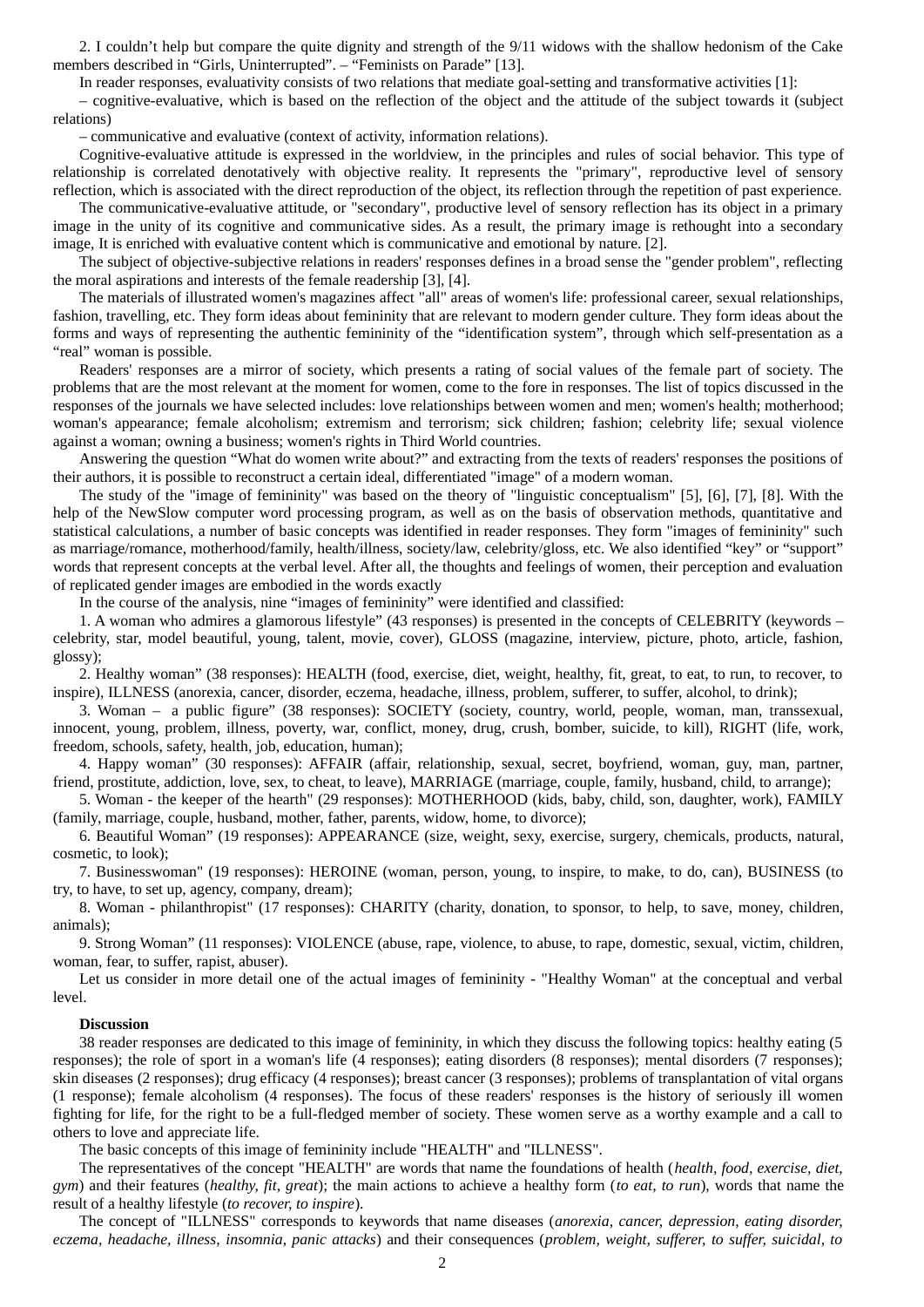*hurt*); harmful inclinations (*alcohol, drugs, smoking, to drink*); subjects treating diseases (*doctor, diet*); victims of ailments (*women, people*); subjects who empathize with the sick (*friends, family*).

The meaning of the words that implement the concept of "ILLNESS" reflects, as a rule, the negative experience of women. A sharply negative evaluation is assigned to words that call:

– diseases, cf.:

§ Although I weigh 16 st, I could relate to the women in your article 'Anorexia: not just for teens' (October issue) – it was the equal and opposite of my situation. Anorexia is a visible disease, just like obesity. – "Fat is a fraught issue" [Marie Claire 2003: № 11];

§ Thank you for broaching the subject of skin cancer ('Soon after these photos were taken, Ann died of skin cancer', June issue), in particular malignant melanoma, which can be so devastating. – "More than skin deep" [Marie Claire 2002: № 9].

– inclinations, cf.:

§ On behalf of A&E doctors, thank you for 'It all started with a glass of chardonnay' (September issue). Weekends are nightmare for us, due to the hundreds of drunk people who fall from the pub into an ambulance. – "Letter of the month" [Marie Claire 2002: № 12];

§ I found your 'Faces Of Addiction' photos shocking. What a sad downward spiral they show for the drug users profiled. "Our drug addict mugshots horrified you" [Marie Claire 2011: № 11].

A negative connotation was also attached to the word *doctor*, cf.:

§ When my doctor began to show concern, I knew I had gone too far, but breaking the starvation cycle was difficult. – "Letter of the month" [Marie Claire 2003: № 11];

§ I've just read 'This boy weighed 15 stone aged 10. Are we to blame?' (November issue) and felt compelled to write. My sister is sixteen and is now a size 26. We've seen doctors, but they just say she'll grow out of it. We've also tried dieticians, who have put her on eating plans and exercise regimes, but they didn't achieve anything. - "The big issue" [Marie Claire 2002: N<sub>2</sub> 1].

The word *weight* expresses both positive and negative attitudes of women towards the concepts they denote, cf.:

§ Since gaining a lot of weight, I've found that people are not interested in me: I feel either invisible or that others just see my size. What they don't know is why I am this way. (negative connotation) – "Fat is a fraught issue" [Marie Claire 2003: № 11];

§ I'm in my twenties and have had been living with anorexia since I was seventeen. At one point, I was a walking skeleton, but through the help of a friend, have managed to turn my life around and get back to a healthy weight. (positive connotation) – "Eating me up" [Marie Claire 2003: № 11].

The meaning of the keywords, with the help of which the concept "HEALTH" is realized, demonstrates the positive attitude of the readers to the promoted image of the "healthy woman". These include words that express:

–a positive evaluation of the called concept (*health*) or sign (*fit, healthy, great*), cf.:

§ Now life is getting back on a track and being healthy again is great. "Precious reminder" [Marie Claire 2002: № 5];

§ I've recently started subscribing to Zest as I've enjoyed your magazine for some time and have found it's really inspired me to get fit. A year and a half ago, encouraged by Zest to be healthy, I gave up smoking and started going to the gym, partly as a hobby, but also as a way to stay slim. – "Subscriber for life" [Zest 2006:  $N_2$  12]:

§ I have been a regular reader of Zest for many years and have found that it inspires and motivates me to stay fit and healthy. – "Smoothing the way" [Zest 2006: № 12];

– a positive assessment of the action (*to inspire, to recover*), cf.:

§ I've recently started subscribing to Zest as I've enjoyed your magazine for some time and have found it's really inspired me to get fit. – "Subscribing for life" [Zest 2007: № 4];

§ Danielle Hine has inspired me town up to my dieting crimes at my next slimming club weigh-in, where my 'I'm so bloated with water retention,' or 'This new gel bra seems to be weighting me down'excuses are wearing really thin. – "Mail of the month" [Marie Claire 2011: № 11];

§ Both my mother and maternal grandmother had premenopausal cancer and both needed mastercomies. Thankfully, they fully recovered but still have to have six-monthly checks to ensure it hasn't returned. – "Letter of the month" [Marie Claire 2002: № 12].

The words *food* and *diet* express both positive and negative attitudes of women towards the concepts they denote, cf.:

§ The Truth About Women and Food (October 2006), which revealed that women think about food every 15 minutes, really hit home! I do think about food a lot and, after completing the quiz, I realized that some aspects of my attitude towards it are unhealthy (negative connotation) – "Food for thought" [Zest 2006: № 12];

§ More recently, I found your article 100 Star Foods For Super health (February 2007) really interesting, as I'm keen to eat a better diet and know the health benefits of specific foods (positive connotation) – "Subscribing for life" [Zest 2007: № 4];

§ For at least two years I have been meaning to lose just under a stone - but I just kept putting off the dreaded diet and exercise regime (negative connotation) – "Small changes" [Zest 2006: № 12];

§ I love the broad range of health and diet features in Zest and it was great to see your 10 On Test on cheese in the October issue (positive connotation) – "Say cheese!" [Zest 2007: № 12];

§ I enjoyed every last mouthful of your naughty dieter's exploits in "The Dukan diaries". It was refreshing to find another Bridget Jones–style dieter, confessing to fall by the wayside doing it the 'Dukan' way after three days of compliance. (positive connotation) – "Mail of the month" [Marie Claire 2011: № 11].

# **Discussion**

38 reader responses are dedicated to this image of femininity, in which they discuss the following topics: healthy eating (5 responses); the role of sport in a woman's life (4 responses); eating disorders (8 responses); mental disorders (7 responses); skin diseases (2 responses); drug efficacy (4 responses); breast cancer (3 responses); problems of transplantation of vital organs (1 response); female alcoholism (4 responses). The focus of these readers' responses is the history of seriously ill women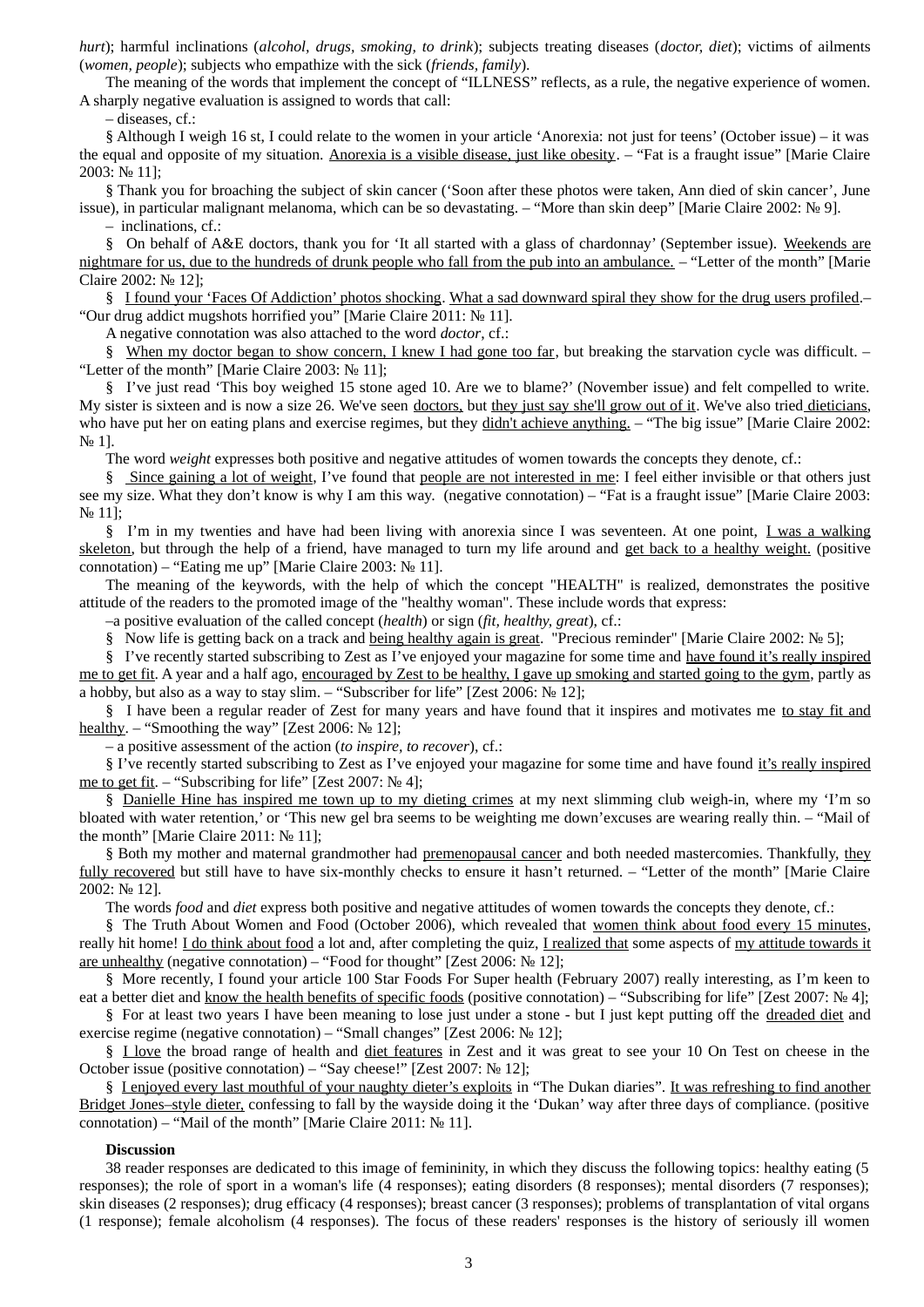fighting for life, for the right to be a full-fledged member of society. These women serve as a worthy example and a call to others to love and appreciate life.

The basic concepts of this image of femininity include "HEALTH" and "ILLNESS".

The representatives of the concept "HEALTH" are words that name the foundations of health (*health, food, exercise, diet, gym*) and their features (*healthy, fit, great*); the main actions to achieve a healthy form (*to eat, to run*), words that name the result of a healthy lifestyle (*to recover, to inspire*).

The concept of "ILLNESS" corresponds to keywords that name diseases (*anorexia, cancer, depression, eating disorder, eczema, headache, illness, insomnia, panic attacks*) and their consequences (*problem, weight, sufferer, to suffer, suicidal, to hurt*); harmful inclinations (*alcohol, drugs, smoking, to drink*); subjects treating diseases (*doctor, diet*); victims of ailments (*women, people*); subjects who empathize with the sick (*friends, family*).

The meaning of the words that implement the concept of "ILLNESS" reflects, as a rule, the negative experience of women. A sharply negative evaluation is assigned to words that call:

– diseases, cf.:

1. Although I weigh 16 st, I could relate to the women in your article 'Anorexia: not just for teens' (October issue) – it was the equal and opposite of my situation. Anorexia is a visible disease, just like obesity. – "Fat is a fraught issue" [Marie Claire 2003: № 11];

2. Thank you for broaching the subject of skin cancer ('Soon after these photos were taken, Ann died of skin cancer', June issue), in particular malignant melanoma, which can be so devastating. – "More than skin deep" [10].

– inclinations, cf.:

1. On behalf of A&E doctors, thank you for 'It all started with a glass of chardonnay' (September issue). Weekends are nightmare for us, due to the hundreds of drunk people who fall from the pub into an ambulance. – "Letter of the month" [10];

2. I found your 'Faces Of Addiction' photos shocking. What a sad downward spiral they show for the drug users profiled.-

"Our drug addict mugshots horrified you" [10].

A negative connotation was also attached to the word *doctor*, cf.:

1. When my doctor began to show concern, I knew I had gone too far, but breaking the starvation cycle was difficult. -"Letter of the month" [10];

2. I've just read 'This boy weighed 15 stone aged 10. Are we to blame?' (November issue) and felt compelled to write. My sister is sixteen and is now a size 26. We've seen doctors, but they just say she'll grow out of it. We've also tried dieticians, who have put her on eating plans and exercise regimes, but they didn't achieve anything. - "The big issue" [10].

The word *weight* expresses both positive and negative attitudes of women towards the concepts they denote, cf.:

1. Since gaining a lot of weight, I've found that people are not interested in me: I feel either invisible or that others just see my size. What they don't know is why I am this way. (negative connotation) – "Fat is a fraught issue" [10];

2. I'm in my twenties and have had been living with anorexia since I was seventeen. At one point, I was a walking skeleton, but through the help of a friend, have managed to turn my life around and get back to a healthy weight. (positive connotation) – "Eating me up"  $[10]$ .

The meaning of the keywords, with the help of which the concept "HEALTH" is realized, demonstrates the positive attitude of the readers to the promoted image of the "healthy woman". These include words that express:

–a positive evaluation of the called concept (*health*) or sign (*fit, healthy, great*), cf.:

1. Now life is getting back on a track and being healthy again is great. "Precious reminder" [10];

2. I've recently started subscribing to Zest as I've enjoyed your magazine for some time and have found it's really inspired me to get fit. A year and a half ago, encouraged by Zest to be healthy, I gave up smoking and started going to the gym, partly as a hobby, but also as a way to stay slim. – "Subscriber for life" [14];

3. I have been a regular reader of Zest for many years and have found that it inspires and motivates me to stay fit and healthy. – "Smoothing the way" [14];

– a positive assessment of the action (*to inspire, to recover*), cf.:

1. I've recently started subscribing to Zest as I've enjoyed your magazine for some time and have found it's really inspired me to get fit. – "Subscribing for life" [14];

2. Danielle Hine has inspired me town up to my dieting crimes at my next slimming club weigh-in, where my 'I'm so bloated with water retention,' or 'This new gel bra seems to be weighting me down'excuses are wearing really thin. – "Mail of the month" [Marie Claire 2011: № 11];

3. Both my mother and maternal grandmother had premenopausal cancer and both needed mastercomies. Thankfully, they fully recovered but still have to have six-monthly checks to ensure it hasn't returned. – "Letter of the month" [10].

The words *food* and *diet* express both positive and negative attitudes of women towards the concepts they denote, cf.:

1. The Truth About Women and Food (October 2006), which revealed that women think about food every 15 minutes, really hit home! I do think about food a lot and, after completing the quiz, I realized that some aspects of my attitude towards it are unhealthy (negative connotation) – "Food for thought" [14];

2. More recently, I found your article 100 Star Foods For Super health (February 2007) really interesting, as I'm keen to eat a better diet and know the health benefits of specific foods (positive connotation) – "Subscribing for life" [14];

3. For at least two years I have been meaning to lose just under a stone - but I just kept putting off the dreaded diet and exercise regime (negative connotation) – "Small changes" [14];

4. <u>I love</u> the broad range of health and diet features in Zest and it was great to see your 10 On Test on cheese in the October issue (positive connotation) – "Say cheese!" [14];

5. I enjoyed every last mouthful of your naughty dieter's exploits in "The Dukan diaries". It was refreshing to find another Bridget Jones-style dieter, confessing to fall by the wayside doing it the 'Dukan' way after three days of compliance. (positive connotation) – "Mail of the month" [10].

#### **Conclusion**